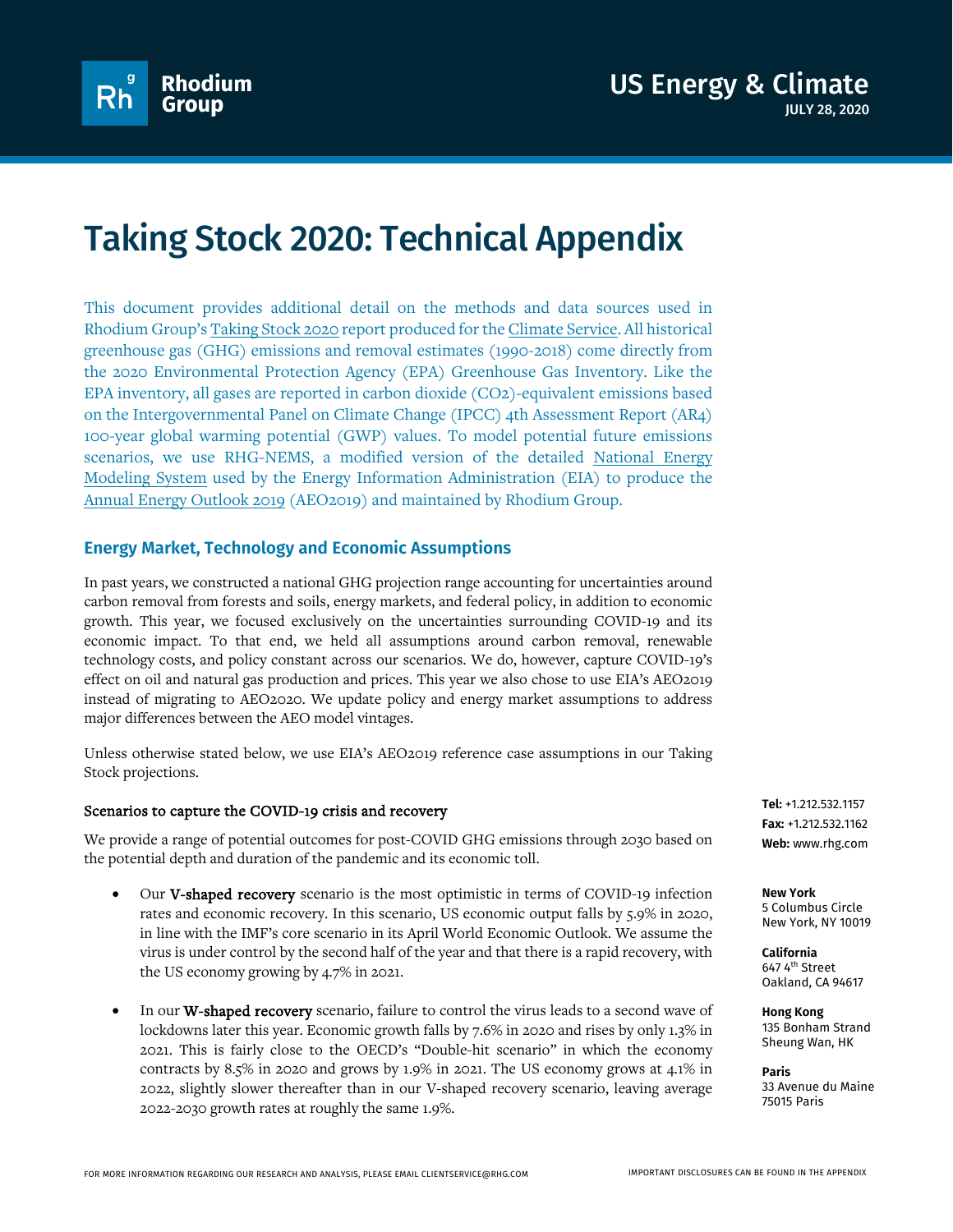• In our L-shaped scenario, the US economy goes in and out of lockdowns until an effective vaccine and treatment are widely available, leading to a delayed and anemic recovery. Like the W-shaped recovery, the US economy falls by 7.6% in 2020, but then sinks again in 2021 by 0.3%. Output 10 years after the COVID-19 crisis is still 7% below pre-crisis projections.

## FIGURE 1 US economic recovery scenarios



GDP, Billion 2019 USD

Source: Rhodium Group estimates

#### TABLE 1 Annual US GDP growth

Year-on-year change in GDP (%)

|           | 2020    | 2021    | 2022-2030 avg. |
|-----------|---------|---------|----------------|
| Pre-COVID | 2.1%    | 1.8%    | 1.6%           |
| V         | $-5.9%$ | 4.7%    | 1.9%           |
| W         | $-7.6%$ | 1.3%    | 1.9%           |
|           | $-7.6%$ | $-0.3%$ | 1.4%           |

Source: Rhodium Group estimates

In the short term, the impact of COVID-19 on energy use and emissions depends in large part on whether there are future restrictions on activity. To estimate how future lockdowns will affect energy demand, we use energy market and activity data from the months following the first shelterin-place orders, where possible. For example, we use the year-on-year change in gasoline, diesel, and jet fuel consumption from mid-March to mid-April – the peak of the lockdown to date – to approximate the impact of future lockdowns on fuel demand. In some cases, we used third-party analysis of COVID-19's impact on economic activity to inform our estimates. For the industrial sector, for example, we use Goldman Sachs' forecast of the impact of the crisis and the immediate recovery period on industrial output, scaled to our own economic recovery scenarios. Electric power demand is determined endogenously within the RHG-NEMs model, based on fuel price and demand from the end-use sectors.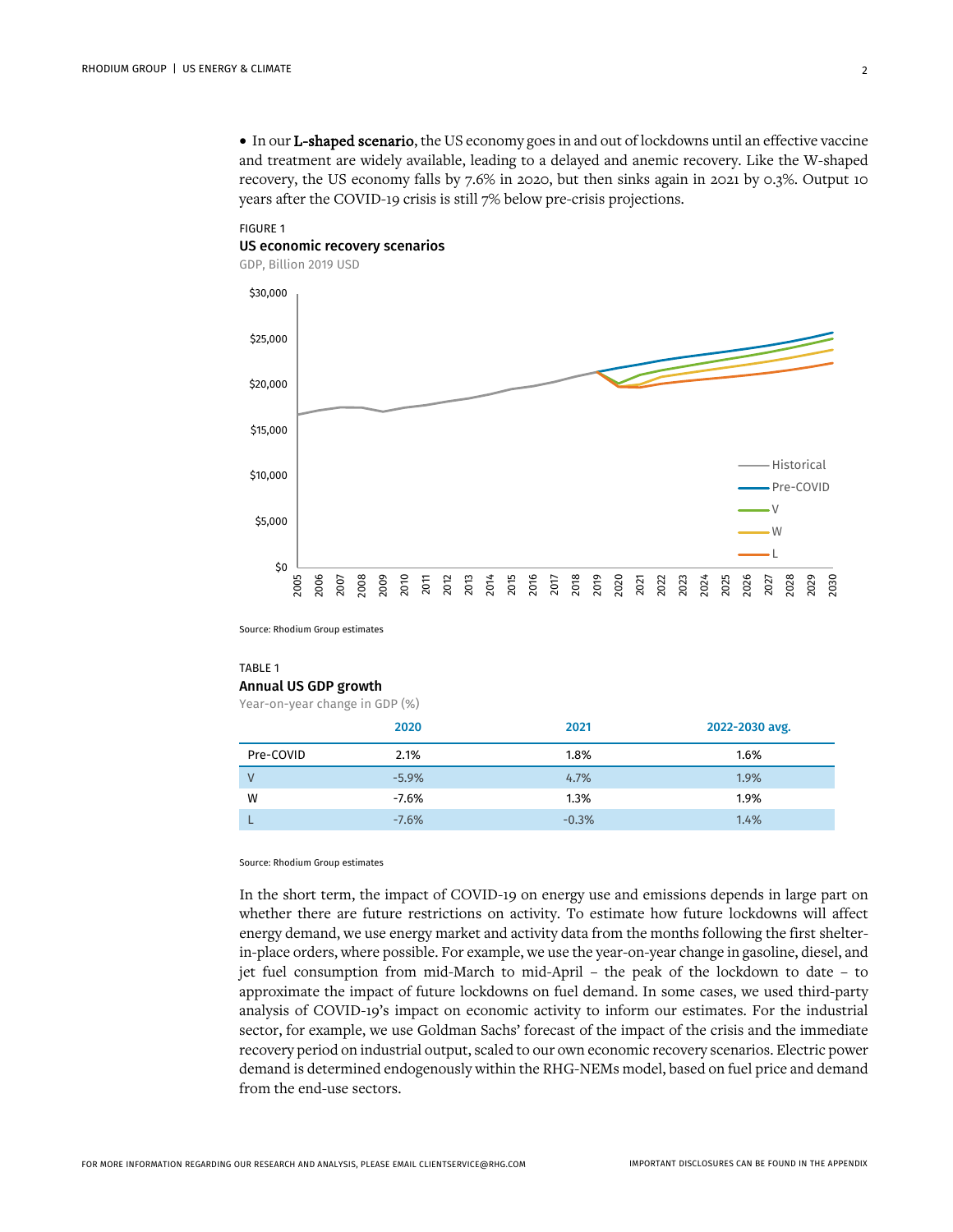As the restrictions ease, we assume the impact of COVID on energy use and emissions depends primarily on the pace of economic recovery. We also assume the longer the period of lockdowns, the slower individuals and businesses will be to resume their pre-COVID travel and work patterns. These lasting behavioral changes further dampen energy demand in the transportation and commercial building sectors.

#### Energy market assumptions

We assume capital costs for utility-scale and distributed solar photovoltaic and land-based and offshore wind decline according to the National Renewable Energy Laboratory's (NREL) 2019 [Annual](https://atb.nrel.gov/)  [Technology Baseline's](https://atb.nrel.gov/) (ATB) mid-cost projections. We assume energy storage cost follow the cost reductions of lithium-ion nickel cobalt aluminum oxide batteries in IRENA's reference case scenario in their 2017 [Electricity Storage and Renewables report.](http://www.irena.org/-/media/Files/IRENA/Agency/Publication/2017/Oct/IRENA_Electricity_Storage_Costs_2017.pdf) For light-duty electric vehicle (EV) battery costs, we assume cost reductions consistent with the Rapid Advancement case from [NREL's](https://www.nrel.gov/docs/fy18osti/70485.pdf) [Electrification Futures Study](https://www.nrel.gov/docs/fy18osti/70485.pdf) (EFS).

# FIGURE 2 Utility-scale solar photovoltaic overnight capital costs

2019 dollars per kilowatt

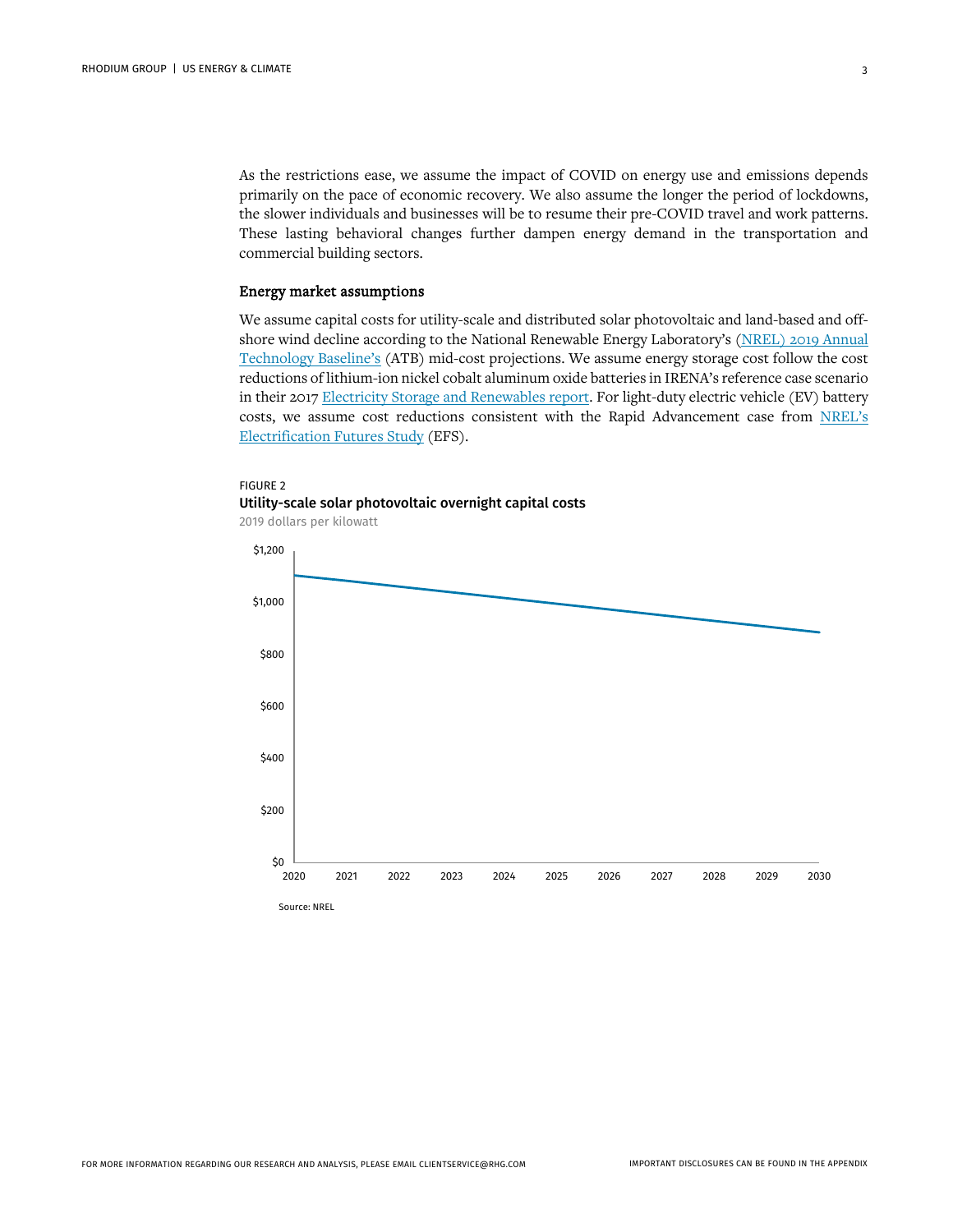FIGURE 3 Land-based wind overnight capital costs





## FIGURE 4 Offshore wind overnight capital costs

2019 dollars per kilowatt

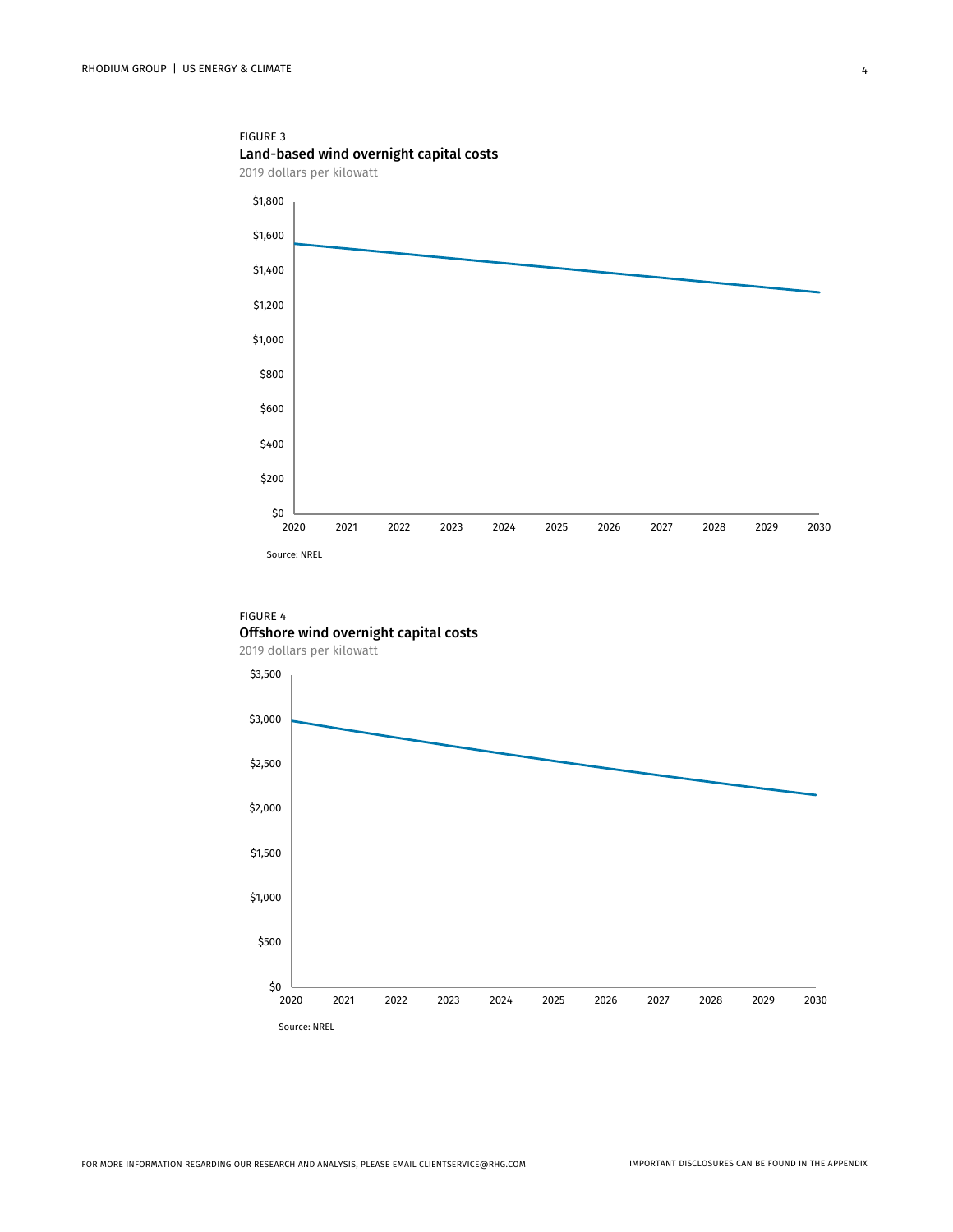

Source: EIA AEO2019, International Renewable Energy Association

### FIGURE 6 Electric vehicle battery costs

2019 dollars per kilowatt-hour

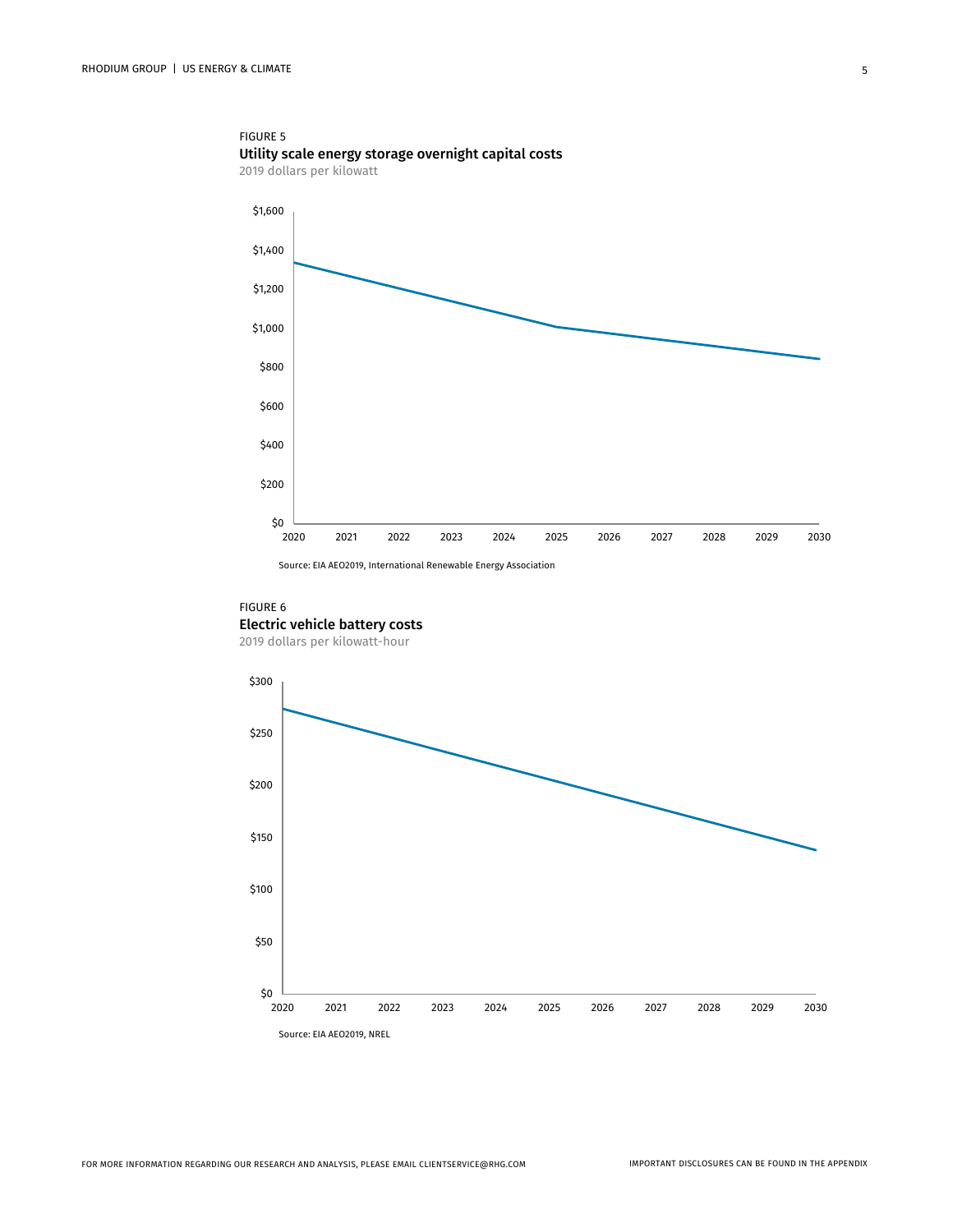Oil resource and prices: For our pre-COVID baseline, we use the oil resources reflected in AEO's reference case and assume world oil prices rise from \$57 per barrel in 2020 to \$77 in 2030. In our post-COVID scenarios, we assume oil prices fall to \$35 per barrel in 2020. This reflects the impact of the pandemic on oil production and prices and is largely consistent with Goldman Sachs April 2020 Base oil price projections. In these scenarios, prices slowly rebound but never to pre-pandemic levels, reaching \$68 per barrel by 2030.



2019 dollars per barrel



Natural gas resource and prices: For our pre-COVID baseline, we use the natural gas resources reflected in the AEO2019 high resource and technology side case, resulting in a price of \$2.2- 2.5/MMBtu through 2030. In our post-COVID scenarios, natural gas prices are impacted by two main factors: the drop in the global price of oil and weak demand for natural gas. A fall in world oil prices puts upward pressure on natural gas prices as lower oil prices lead to less oil drilling and associated natural gas production. Slack demand due to the economic impact of COVID-19 puts downward pressure on natural gas prices. The net effect is slightly lower natural gas prices than in our pre-COVID scenario through 2030.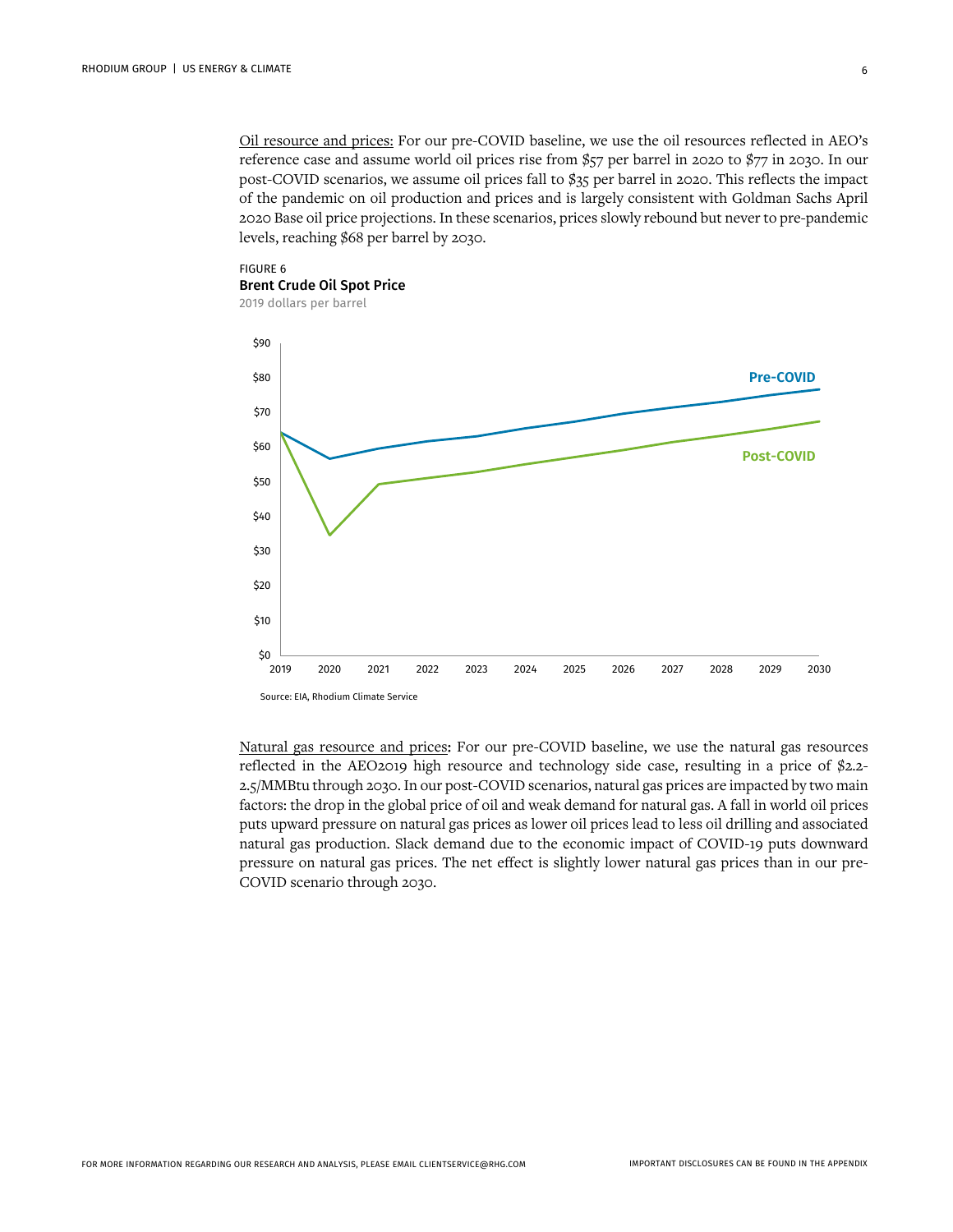

## **Federal and State Policy Assumptions**

Our scenarios include emission reductions from all existing federal and state policies "on the books" as of May 2020. To remain consistent with United Nations (UN) guidelines for reporting the impact of "current measures," we include only policies that have been finalized and adopted. We do not include aspirational goals that have not been solidified in specific, actionable policy, nor do we explicitly include specific city-level or corporate commitments.

#### CO2 Policies

Electric Power: The following national policies are reflected in our analysis: renewable energy and nuclear tax incentives in place as of June 2020, phased out based on their statutory schedules. State and regional cap-and-trade programs, Renewable Portfolio Standards (RPS), Clean Energy Standards (CES), fuel standards, and zero-emission credit programs are all included. State storage and offshore wind mandates are also included. We incorporate all announced power plant additions and retirements through 2030 as of February 2020. For the post-COVID scenarios, we assume a one-year delay in wind and solar plants scheduled to come online through 2020 due to the pandemic. We account for recent state-level policy actions that will allow for continued operation of certain nuclear power plants in those states.

Transportation: We include the federal Renewable Fuels Standard, recently updated heavy-duty vehicle GHG emissions standards, and federal electric vehicle incentives. All state vehicle emission standards, zero-emission vehicle (ZEV) mandates, and low-carbon fuel standards adopted as of May 2020 are also included. We assume light-duty CAFE standards increase 1.5% annually from model year 2021 to 2026, reflecting the Trump Administration Safer Affordable Fuel-Efficient (SAFE) Vehicles Rule finalized in February 2020, which replaces Obama-era standards. We apply this rollback to all states except California and the 14 other states that plan to maintain the original Obama-era CAFE standards.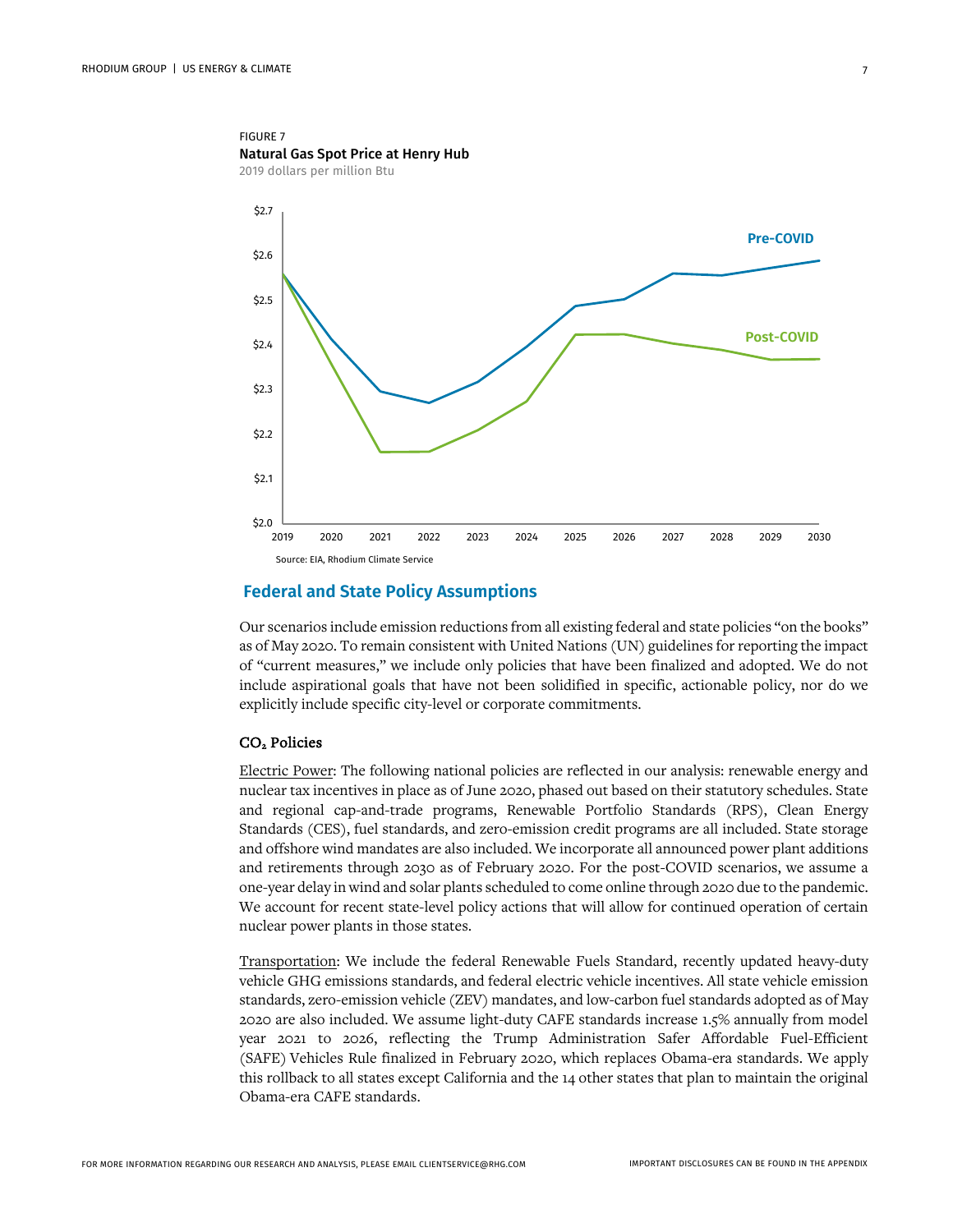Industry and Buildings: We include federal building codes and appliance standards. State energy efficiency programs are implicitly captured in RHG-NEMS electric demand projections.

### Non-CO2 Policies

Methane: We assume all major federal oil and gas methane policies are effectively rolled back by the Trump Administration, including EPA's [2016](https://www.epa.gov/controlling-air-pollution-oil-and-natural-gas-industry/new-source-performance-standards-and) New Source Performance Standards (NSPS) and permitting rules for methane from oil and gas; EPA's [2016](https://www.epa.gov/controlling-air-pollution-oil-and-natural-gas-industry/2016-control-techniques-guidelines-oil-and) Control Techniques Guidelines (CTGs) for volatile organic compounds (VOCs) from oil and natural gas; and [2016](https://www.regulations.gov/document?D=BLM-2016-0001-9126) Bureau of Land Management regulations to prevent waste of natural gas from venting, flaring and leaks on public lands. We assume emission reductions from EPA's [2016](https://www.epa.gov/stationary-sources-air-pollution/municipal-solid-waste-landfills-proposed-and-final-air-regulation) updated NSPS and Emission Guidelines for methane from municipal solid waste landfills rules are delayed – with enforcement starting in 2020 rather than 2016 – to reflect the federal stay on the regulations that went into effect in May 2017. The following state policies are also reflected: oil and gas standards in California, Colorado, Pennsylvania, and Wyoming; and California's landfill methane control measures from 2010 and updated in 2017. All estimates associated with federal and state oil and gas rules are based on modeled estimates from th[e Clean Air Task Force](http://www.catf.us/) that align with oil and gas production from each of our scenarios. For landfills, we used emission reduction estimates from EPA and California's Air Resources Board.

Hydrofluorocarbons (HFCs): In all our scenarios we assume the [Kigali Amendment](https://treaties.un.org/doc/Publication/CN/2016/CN.872.2016-Eng.pdf) to the Montreal Protocol is not ratified or implemented. We assume the EPA's Significant New Alternatives Policy [\(SNAP\)](https://www.epa.gov/snap/snap-regulations), including Rule 20 ( $2015$ ) and Rule 21 ( $2016$ ), remain vacated, but we reflect emission reductions from all existing state rules, including California, Washington, Vermont and New Jersey's HFC control regulations. We model HFC emissions based on the California Air Resources Board's SLCP assessment tool, which estimates potential national and state-level HFC emission pathways associated with a range of federal and state policies.

## **Projection and 50-state downscaling methodology**

#### Carbon Dioxide Emissions

Projected CO<sub>2</sub> emissions from all energy use in RHG-NEMS is inconsistent with EPA's accounting conventions for  $CO<sub>2</sub>$  from fossil-fuel combustion in its GHG inventory. To address this inconsistency, we make the following adjustments to RHG-NEMS output to generate a forecast for CO2 from fossil-fuel combustion:

- International bunker fuels: Emissions from fuel combustion by ships and airplanes that depart from or arrive in the US from international destinations are not included in EPA's inventory of total US emissions nor are they counted in US climate targets. However, they are included in RHG-NEMS CO<sub>2</sub> output. We subtract these emissions from our projections.
- Industrial non-energy use of fuels: Fossil fuels are used as feedstocks in the manufacture of a variety of products such as steel and chemicals. Generally, EPA accounts for  $CO<sub>2</sub>$ emissions generated by consumption of these feedstocks in the industrial processes categories of the GHG inventory, not under fossil-fuel combustion  $CO<sub>2</sub>$ . We subtract  $CO<sub>2</sub>$ emissions from non-energy uses of  $CO<sub>2</sub>$  from our fossil-fuel combustion projections and account for non-energy use of fuels and feedstocks elsewhere.
- Transportation non-energy use of fuels: A small amount of petroleum fuel used in the transportation sector (largely for lubricants) is not combusted but generates  $CO<sub>2</sub>$  emissions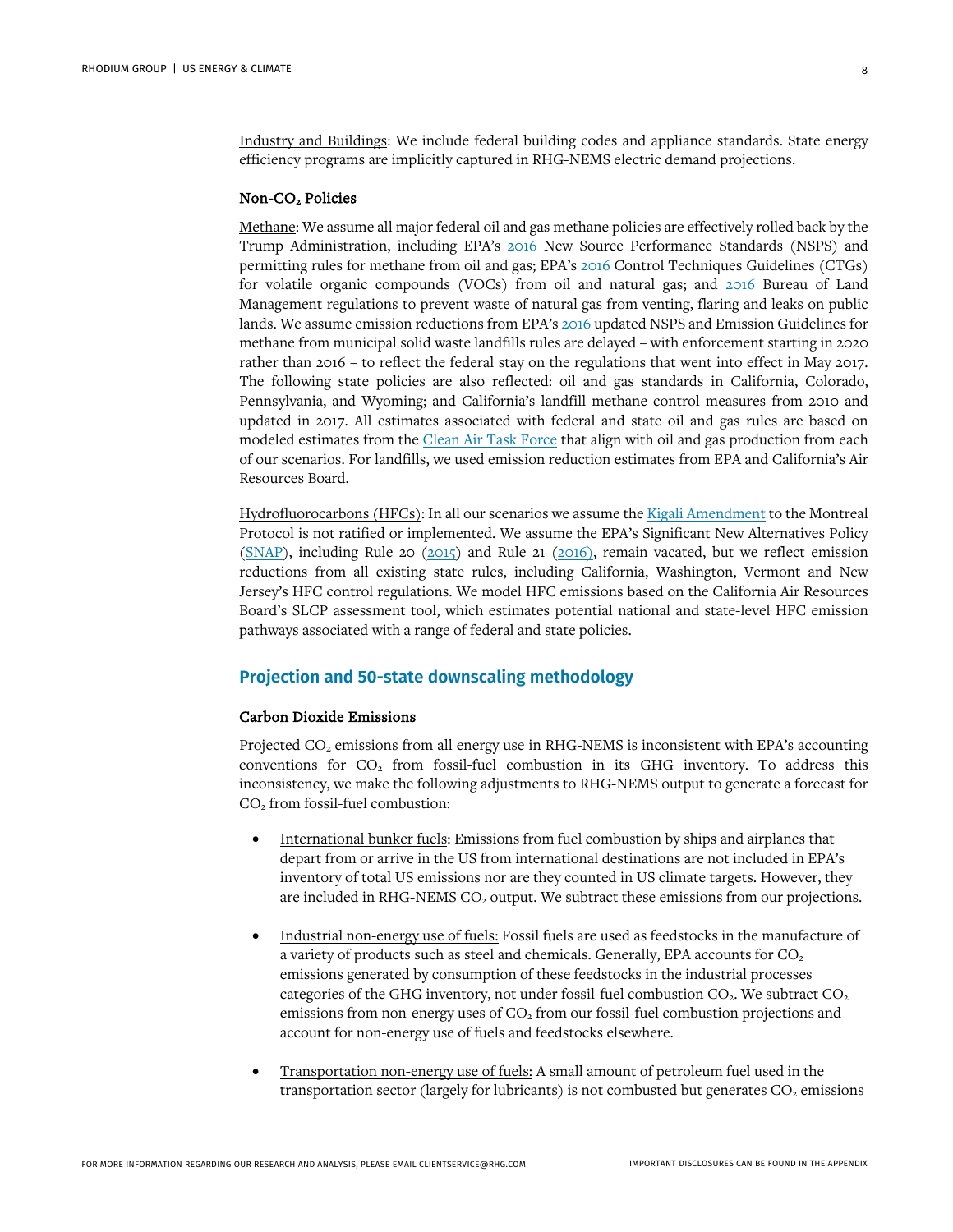through its usage. We subtract this amount from projections of petroleum  $CO<sub>2</sub>$  emissions in the transportation sector and account for them elsewhere as non-energy use of fuels.

RHG-NEMS does not provide an Intergovernmental Panel on Climate Change (IPCC) consistent projection output for non-fossil fuel consumption  $CO<sub>2</sub>$  emissions from activities such as non-energy use of fuels and industrial processes. We applied the following methods to project non-fossil fuel combustion CO<sub>2</sub> emissions:

- Inventory categories with emissions below 25 million metric tons (MMt): We extrapolate historical trends from EPA's latest GHG inventory in line with EPA's lates[t GHG projection](https://unfccc.int/files/national_reports/biennial_reports_and_iar/submitted_biennial_reports/application/pdf/methodologies_for_u_s__greenhouse_gas_emissions_projections.pdf)  [guidance.](https://unfccc.int/files/national_reports/biennial_reports_and_iar/submitted_biennial_reports/application/pdf/methodologies_for_u_s__greenhouse_gas_emissions_projections.pdf)
- Inventory categories with emissions above 25 MMt: We follow EPA's latest guidance, scaling inventory data based on category appropriate RHG-NEMS output. For example, recent historical CO<sub>2</sub> emissions from natural gas systems are scaled based on the projected change in dry natural gas production available at the play level from RHG-NEMS. This allows for non-combustion  $CO<sub>2</sub>$  emissions to change in line with changes in the economic and technology assumptions we make to account for uncertainty in our projections.

#### Non-CO2 and Land Use Emissions and Removals

All projections of non-CO<sub>2</sub> emissions (i.e., methane, nitrous oxide, hydrofluorocarbons, perfluorocarbon, and sulfur hexafluoride) follow the same general approach as we take in projecting CO2 emissions from non-fossil fuel combustion sources. Inventory categories with emissions less than 25 MMt CO<sub>2</sub>e are extrapolated based on recent historical trends. Inventory categories with emissions more than  $25$  MMt CO<sub>2</sub>e are scaled based on appropriate outputs from RHG- where possible. In some instances, such as agriculture, there are no appropriate outputs from RHG-NEMS to scale emissions. In these instances, we use alternative public projections such as the US Department of Agriculture (USDA)'s [long-term projections.](https://www.usda.gov/oce/commodity/projections/) Additional modifications are made to reflect the impact of state and federal policies as discussed above.

Historical emissions and removals from land use, land-use change, and forestry (LULUCF) come directly from the 2020 EPA GHG inventory. Projected trends come from the high sequestration scenario from the 2016 [Biennial Report](https://unfccc.int/files/national_reports/biennial_reports_and_iar/submitted_biennial_reports/application/pdf/2016_second_biennial_report_of_the_united_states_.pdf) of the United States (the most recent set of federal projections) calibrated to align with EPA's 2020 inventory. For emissions of  $N_2O$  and CH<sub>4</sub> from LULUCF we assume 2018 emissions from LULUCF remain constant through 2030, following the approach used in the 2016 Biennial Report.

#### Downscaling National Emissions Projections to the State Level

RHG-NEMS forecasts fuel consumption by sector at various levels of geographical aggregation, which is then downscaled to the state level using state-level activity data. For the power sector, generation-based emissions are taken directly from RHG-NEMS which reports individual plantlevel emissions. NEMS builds new fossil-fuel fired plants to meet electricity demand and those plants and their respective emissions are attributed to individual states within an electricity market region based on historical trends.

Projections of fuel consumption by other end-use sectors, including industry, buildings (a combination of the residential and commercial sectors) and transportation, are downscaled to the state level from nine census-level regions. In the building sector, we apportion census-level GHG emissions to constituent states using each state's share of historical fuel consumption. In the